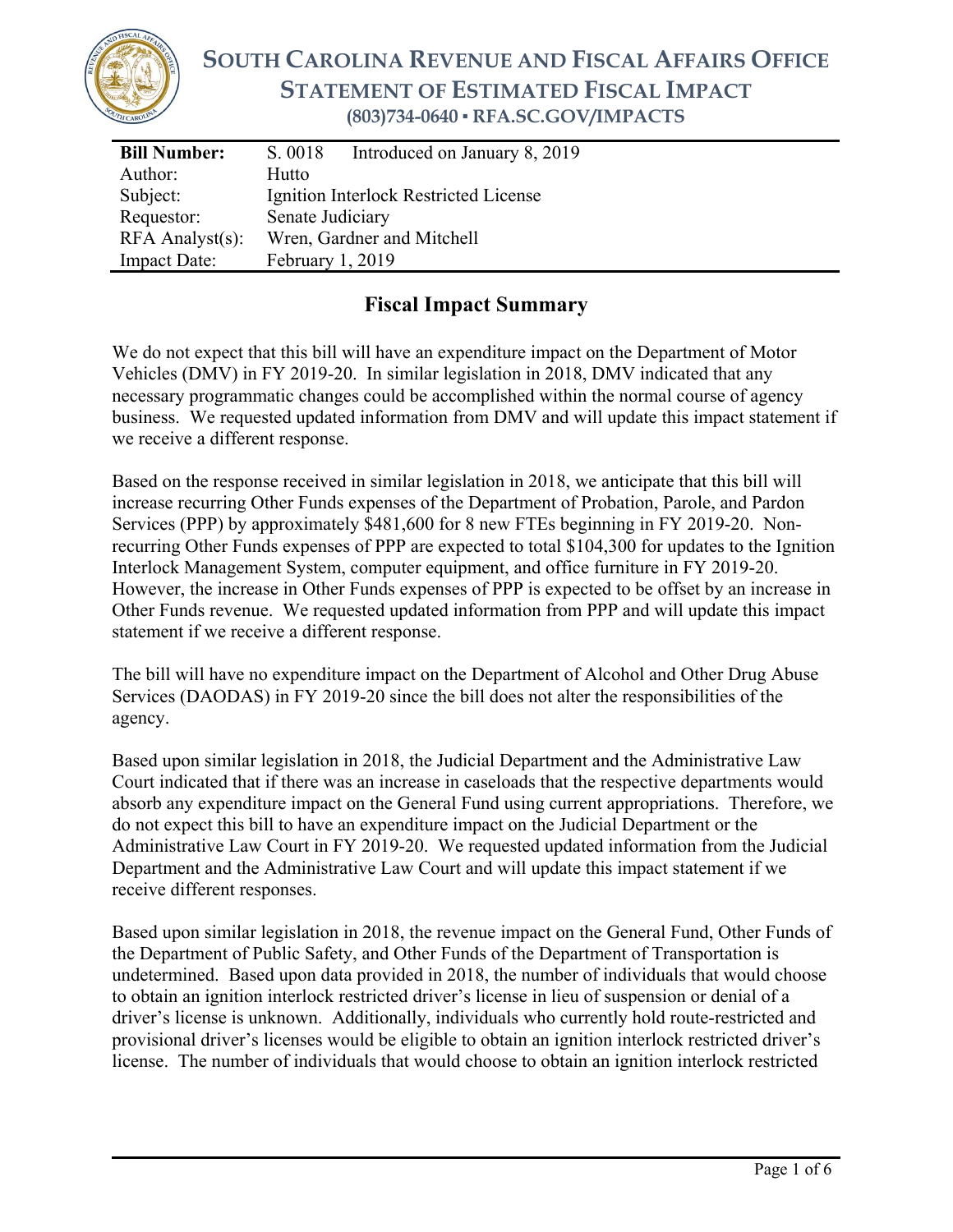driver's license in lieu of a route-restricted or provisional driver's license is unknown. We requested updated information from DMV and will update this impact statement if we receive a different response.

PPP indicated in similar legislation in 2018 that the bill could increase Other Funds revenue by \$1,638,000 in FY 2019-20 due to the increase in the number of individuals that may choose to enroll in the Ignition Interlock Device Program. Further, PPP indicated that the increase in Other Funds revenue of the department would be used to offset expenses associated with the bill. We requested updated information from PPP and will update this impact statement if we receive a different response.

## **Explanation of Fiscal Impact**

#### **Introduced on January 8, 2019 State Expenditure**

This bill allows an individual under the age of twenty-one to enroll in the Ignition Interlock Device (IID) Program and obtain an ignition interlock restricted license in lieu of serving the remainder of a suspension or denial of the issuance of a license or permit. The ignition interlock device is required to be affixed to the motor vehicle equal to the length of time remaining on the person's suspension or denial of the issuance of a license or permit. The individual must receive credit for the number of days the person maintained an ignition interlock restriction on the temporary alcohol license. Once an individual has enrolled in the IID Program and obtained an ignition interlock restricted license, the individual cannot subsequently choose to serve the suspension. Also, within thirty days of the issuance of the notice of suspension, an individual may request a contested case hearing before the Office of Motor Vehicle Hearings and enroll in the IID Program. If an individual enrolls in the IID Program, the temporary alcohol license must contain an ignition interlock restriction for three months. If the contested case hearing has not reached a final disposition within three months, the individual may obtain a temporary alcohol license without an ignition interlock restriction. The bill also allows a habitual offender to enroll in the IID Program and obtain a license with an ignition interlock restriction. The bill also eliminates provisional driver's licenses for first offenses unless the offense occurred prior to the effective date of the bill. Additionally, the bill requires that an ignition interlock restriction be placed on a temporary alcohol license for three months and deletes the reference to route restricted driver's licenses. The bill takes effect one year after approval by the Governor.

**Department of Motor Vehicles (DMV).** In similar legislation in 2018, DMV indicated that any programmatic changes associated with the provisions of the bill could be managed within current appropriations. Therefore, the bill is not expected to have an expenditure impact on the department. We requested updated information from DMV and will update this impact statement if we receive a different response.

**Department of Probation, Parole, and Pardon Services (PPP).** This bill allows South Carolina drivers who have either been charged with the administrative suspension of Implied Consent or convicted of a first offense DUI to end their license suspension by enrolling in the IID Program. The department is responsible for administering the program, including monitoring data downloads and photographs from vehicles, responding to violations and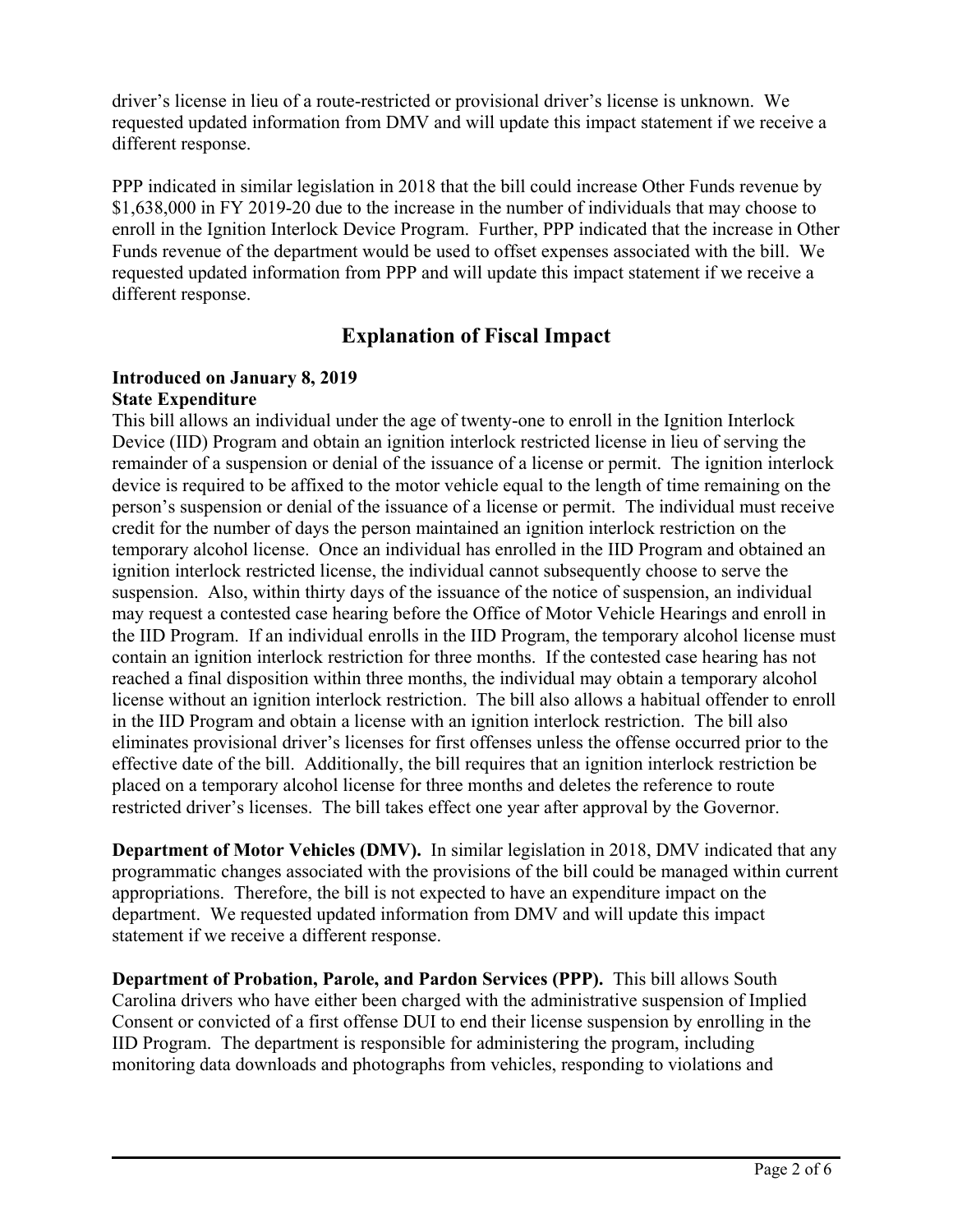inquiries from drivers, and attending Office of Motor Vehicle appeal hearings. PPP indicated in similar legislation from 2018 that it would need to hire additional staff, including six staff members (Program Coordinator I positions) to administer the IID Program, as well as two hearing officers (Administrative Hearing Officer III positions) to review violations and respond to driver appeals.

PPP indicated in similar legislation in 2018 that the salary and fringe cost for each Program Coordinator I would be \$56,000, for a total of \$336,000. The department intended to use funds generated by the IID Program (see State Revenue section) to cover both the cost of these salaries and the \$100,000 needed to administer required updates to the Ignition Interlock Management System (IIMS). Therefore, the department indicated in 2018 that there would be a recurring Other Funds expenditure impact of \$336,000 beginning in FY 2019-20 and a non-recurring Other Funds impact of \$100,000 in FY 2019-20. We requested updated information from the department and will update this impact statement if we receive a different response.

PPP indicated in 2018 that the salary and fringe total for each Administrative Hearing Officer III would be \$72,800, which would result in a recurring expenditure impact of \$145,600 on the General Fund beginning in FY 2019-20. The department would also incur non-recurring Other Funds expenses of \$4,300 for computers and office furniture for the Administrative Hearing Officer III positions. We requested updated information from the department and will update this impact statement if we receive a different response.

Further, the department indicated in 2018 that it would use Other Funds (comprised of fees obtained via the IID fund) to cover the cost of salaries and fringe for the eight new FTEs as well as necessary computer and office equipment. Therefore, based upon data provided by the department in 2018, we do not expect that this bill will have an expenditure impact on the General Fund. We requested updated information from the department and will update this impact statement if we receive a different response.

**Administrative Law Court.** The department indicated in similar legislation in 2018 that the bill created a new offense, and there was no data available to determine the number of additional hearings that would be heard in the Office of Motor Vehicle Hearings. Further, if there was an increase in caseloads, the department would absorb any expenditure impact on the General Fund using current resources. We requested updated information from the department and will update this impact statement if we receive a different response.

**Judicial Department.** The department indicated in similar legislation in 2018 that this bill created a new offense and there was no data available to determine the number of additional hearings or trials that would be heard in general sessions courts. Further, if there was an increase in caseloads, the department would absorb any expenditure impact on the General Fund using current resources. We requested updated information from the department and will update this impact statement if we receive a different response.

**Department of Alcohol and Other Drug Abuse Services (DAODAS).** DAODAS indicates that the bill does not materially alter the expenditures of the department. DAODAS is currently responsible for determining treatment for individuals that participate in the Ignition Interlock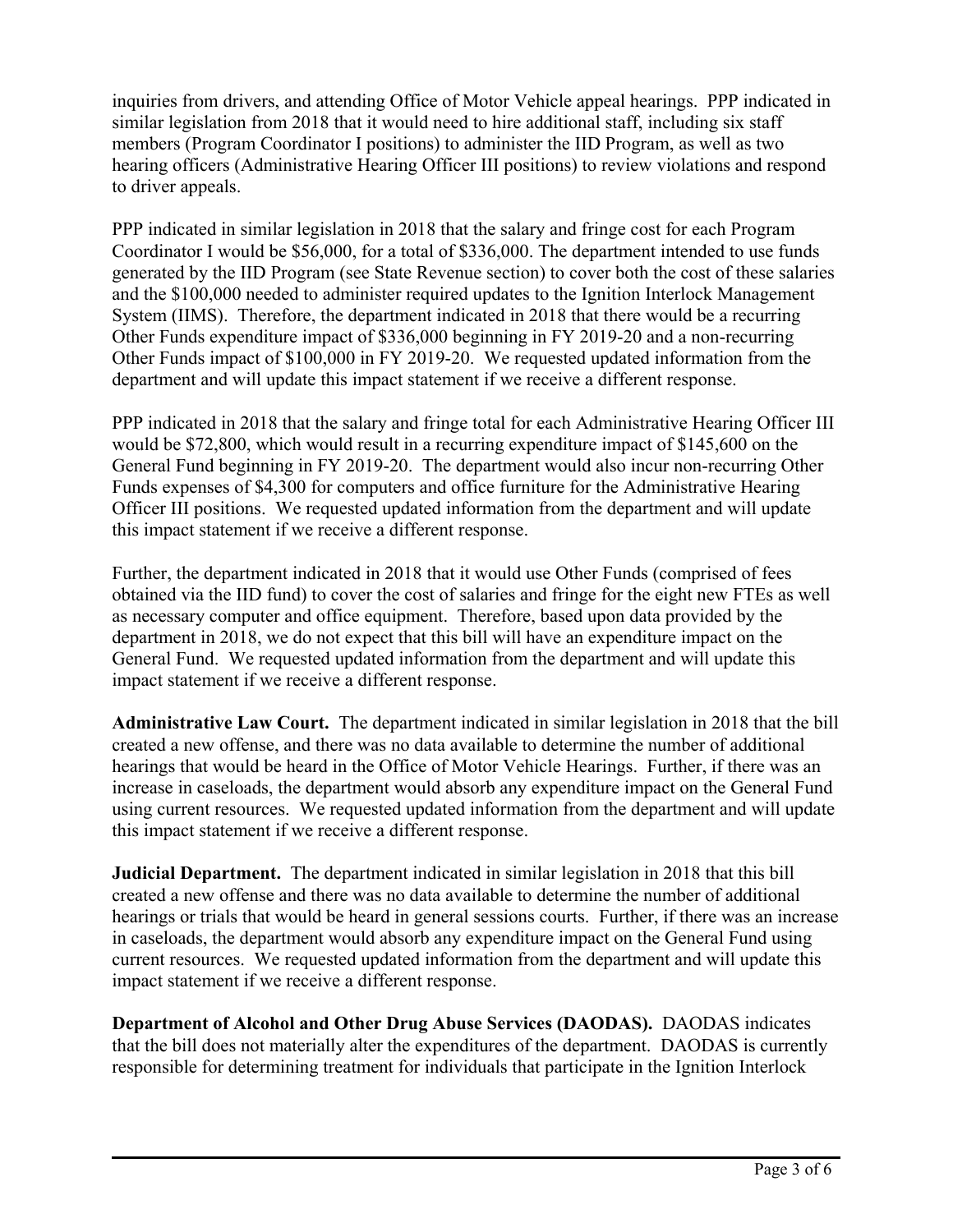Program and is already responsible for notifying DMV of a person's completion and compliance with the program. Participants of the program bear the costs of treatment. Any increase in program enrollment will be offset by the fees paid to the agency by the participant. Therefore, any potential expenditure impact is expected to be managed within the agency's existing appropriations.

#### **State Revenue**

This bill allows individuals who are under the age of twenty-one to enroll in the IID Program and obtain an ignition interlock restricted license in lieu of serving the remainder of a suspension or denial of the issuance of a license or permit. Also, the bill allows habitual offenders to enroll in the Ignition Interlock Device Program and obtain an ignition interlock restricted driver's license. Additionally, the bill deletes references to route restricted and provisional driver's licenses. Further, the bill allows the Department of Probation, Parole, and Pardon Services (PPP) to charge an initial annual fee on the manufacturer's application for certification of each ignition interlock device and a subsequent fee for every year the manufacturer continues to provide the certified device to drivers in this state. The fee must be remitted to the Ignition Interlock Device Fund for use by PPP in the support of the Ignition Interlock Device Program.

The fee for an ignition interlock restricted license is \$100 and is allocated to the State Highway Fund of the Department of Transportation (DOT). In similar legislation in 2018, DMV indicated that in FY 2016-17 there were 47 suspensions or denials of driver's licenses or permits for first offenders. However, the number of first offenders that may opt to obtain an ignition interlock restricted license in lieu of serving the remainder of a suspension or denial of the issuance of a license or permit was unknown. Also, DMV indicated that in FY 2016-17 there were 3,089 individuals who were deemed as habitual offenders. The number of habitual offenders that may obtain an ignition interlock restricted license was unknown. Therefore, the revenue impact on the State Highway Fund of DOT was undetermined. We requested updated information from the department and will update this impact statement if we receive a different response.

In similar legislation in 2018, DMV indicated that individuals who currently hold a routerestricted driver's license would be eligible to receive an ignition interlock restricted driver's license under the provisions of the bill. The fee for a route-restricted driver's license is \$100, with \$80 allocated to the State Highway Fund and \$20 to the Non-Federal Aid Highway Fund of DOT. Further, DMV indicated that there were 796 route-restricted driver's licenses in FY 2016- 17. The number of individuals who will choose to obtain an ignition interlock restricted driver's license was unknown. Therefore, the shift in revenue from the Non-Federal Aid Highway Fund to the State Highway Fund was undetermined. We requested updated information from the department and will update this impact statement if we receive a different response.

In similar legislation in 2018, DMV indicated that individuals who currently hold provisional driver's licenses would be eligible to receive an ignition interlock restricted driver's license. The fee for a provisional driver's license is \$100, with \$95 allocated to the General Fund to be used by the Department of Public Safety (DPS) in the hiring, training, and equipping members of the State Highway Patrol and Transportation Police. The remaining \$5 is credited to the State Highway Fund. Further, DMV indicated that there were 2,013 provisional driver's licenses in FY 2016-17. The number of individuals who would choose to obtain an ignition interlock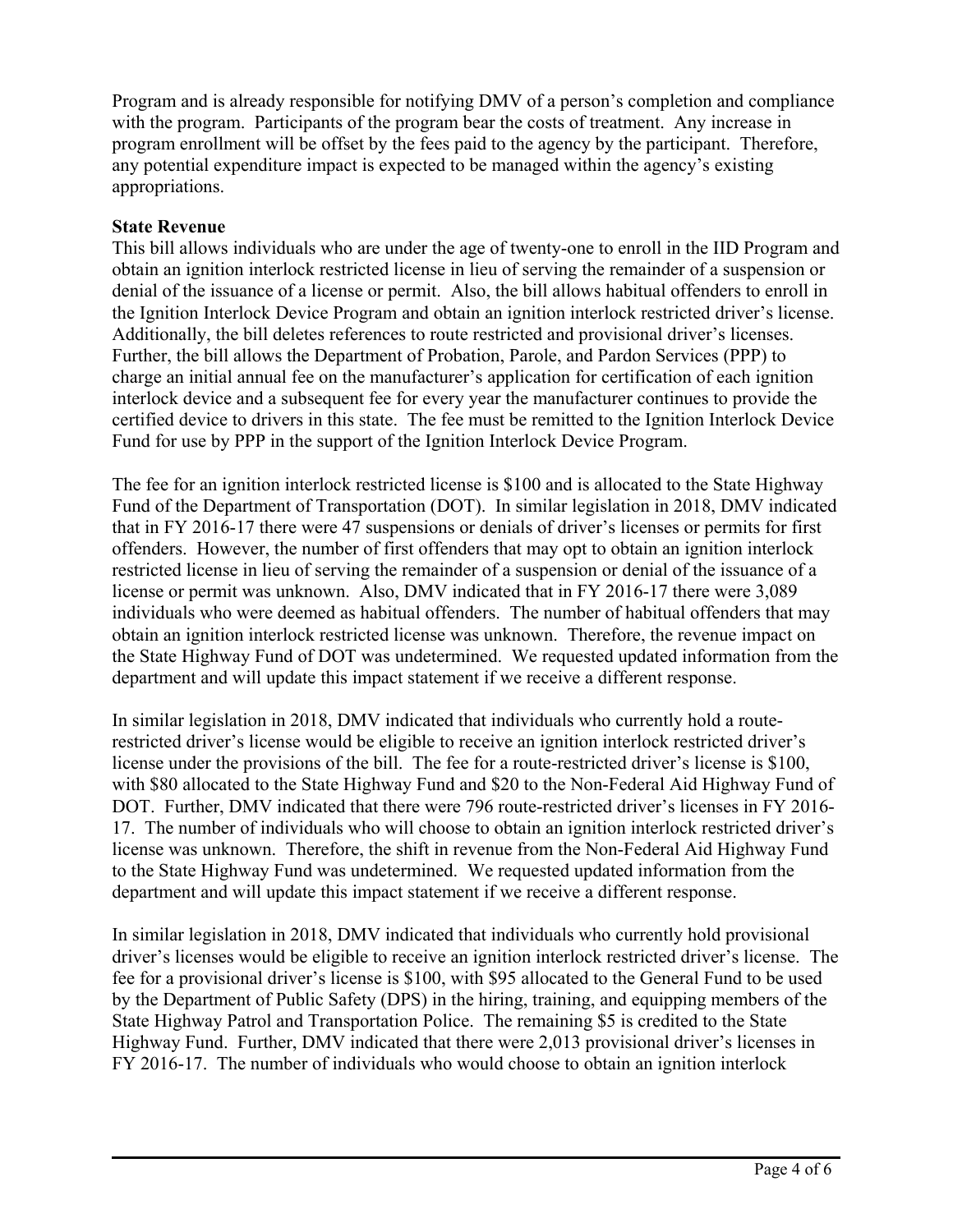restricted driver's license in lieu of a provisional driver's license was unknown. Therefore, the shift in funds from DPS to the State Highway Fund was undetermined. We requested updated information from the department and will update this impact statement if we receive a different response.

The bill requires individuals who are issued temporary alcohol licenses to have an ignition interlock device installed on any motor vehicle driven by the individual and to have the ignition interlock restricted placed on the individual's driver's license. In similar legislation in 2018 DMV indicated that there was no additional fee to add the ignition interlock restriction to a temporary alcohol license. Therefore, this section of the bill would have no revenue impact to the General Fund, Other Funds, or Federal Funds. We requested updated information from the department and will update this impact statement if we receive a different response.

DAODAS is currently responsible for determining treatment for individuals that participate in the Ignition Interlock Program and is responsible for notifying DMV of a person's completion and compliance with the program. However, participants of the program bear the costs of treatment. The cost of treatment may not exceed \$500 for education services, \$2,000 for treatment services, and \$2,500 in total for all services. It is anticipated that any increase in the number of participants will be offset by the fees paid to the agency. Therefore, this bill is not expected to have a significant revenue impact on the agency since any potential increase in revenue will be used to offset the costs of the program.

In similar legislation in 2018, PPP projected that initial annual fees on the manufacturer's application for certification for each IID would result in an increase in Other Funds by \$1,638,000. Further, the department indicated in 2018 that the application fee was \$360 per device and estimated that it would enroll an additional 4,550 participants each year based on the following presumptions, which used 2017 eligibility and enrollment data from the IIMS:

- 1. The current percentage rate of participation in the IID Program for first offense DUI with Blood Alcohol Content less than 0.15 is 15 percent. The 2017 data for all DUI first convictions not participating in the IID Program is 6,278. Multiplying these figures results in 941 new drivers (6,278 \* 15  $percent = 941$  new drivers).
- 2. If 50 percent of the 9,010 Implied Consent suspended drivers from 2017 who did not participate in the IID Program filed an appeal to obtain the Temporary Alcohol License with the IID for 90 days, there would be 1,126 new drivers who enroll in the IID Program  $[9,010 * 50$  percent = 4,505  $* 25$ percent (90 days of the year) =  $1,126$  new drivers].
- 3. If 10 percent of the 2,988 Implied Consent and DUI with a Blood Alcohol Contact of 0.15 or greater drivers from 2017 who did not participate in the IID Program filed an appeal to obtain the Temporary Alcohol License after installing the IID for 90 days, there would be 74 new drivers who enroll in the IID program  $[2,988 * 10$  percent = 298  $* 25$  percent = 74 new drivers].